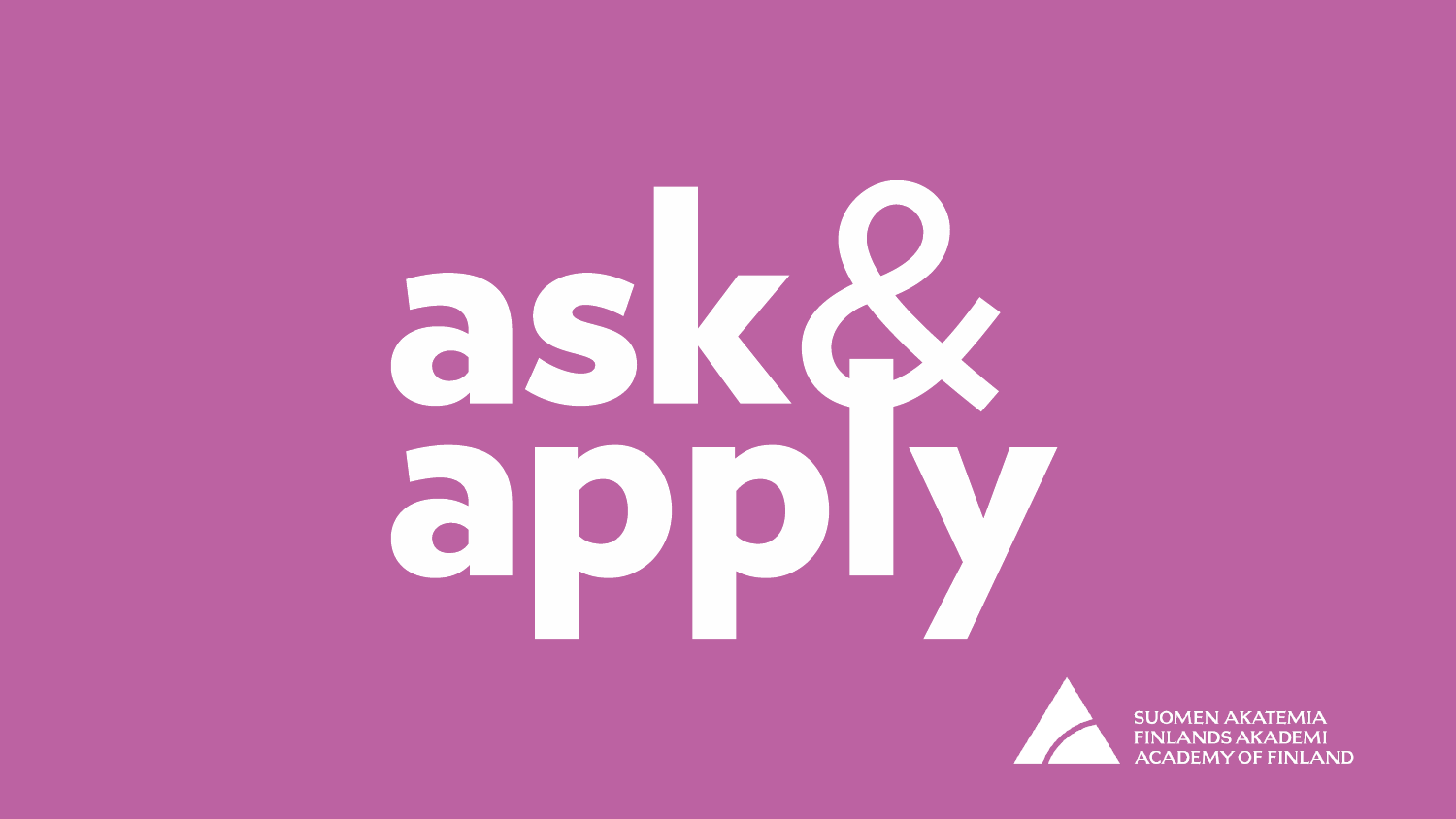

# **How to demonstrate your qualifications in the new Academy Research Fellowships scheme**

14 June 2022

We start at 13:00

14 June 2022 Ask & Apply Academy Research Fellowship Qualifications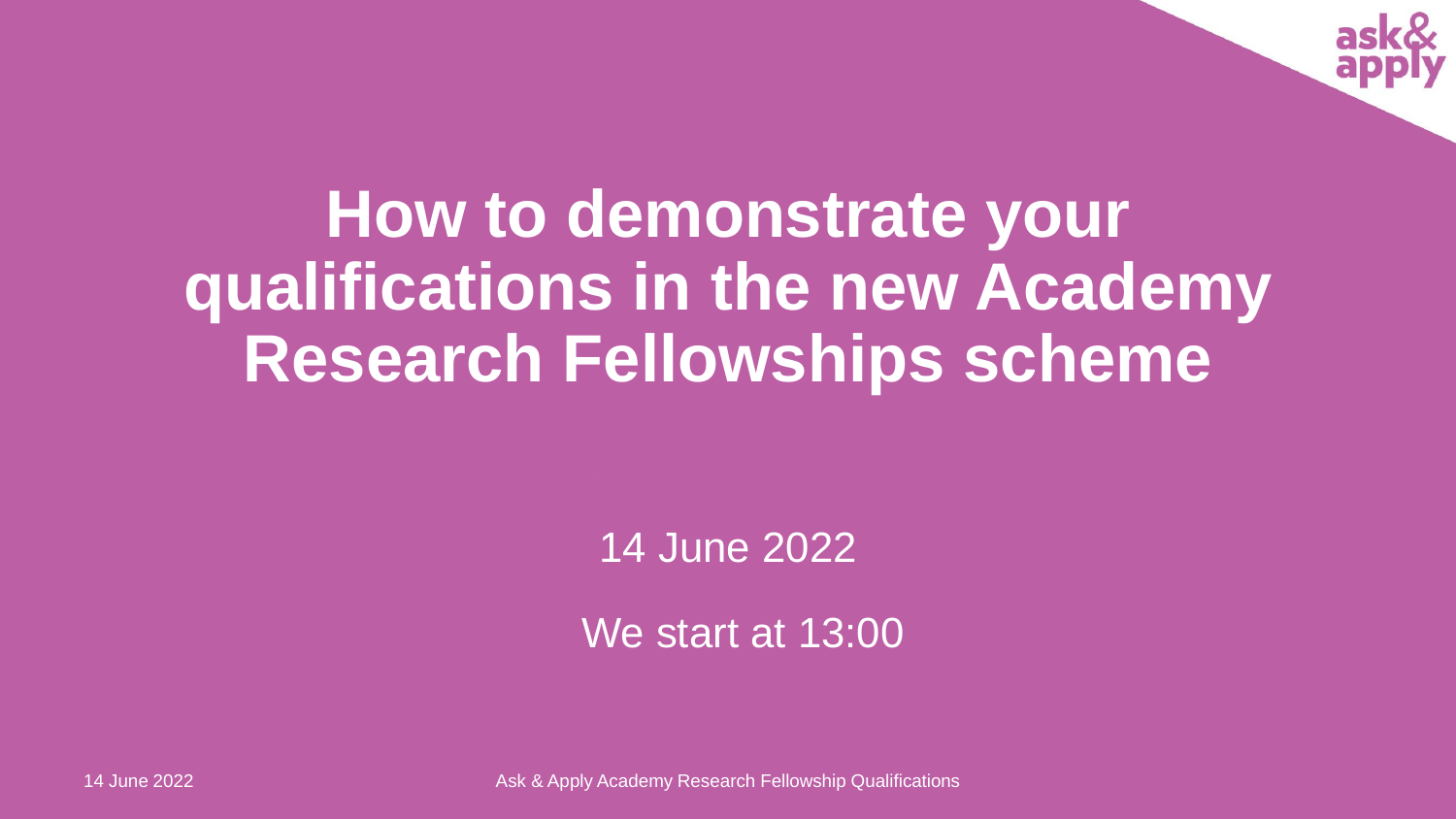

## **Outline of the workshop**

- Short introduction to the theme
- Researcher interviews
	- Academy Research Fellows Timo Miettinen (Philosophy, HY) and Paavo Rasilo (Electrical Engineering, TUNI)
	- Short Q&A
- Group discussions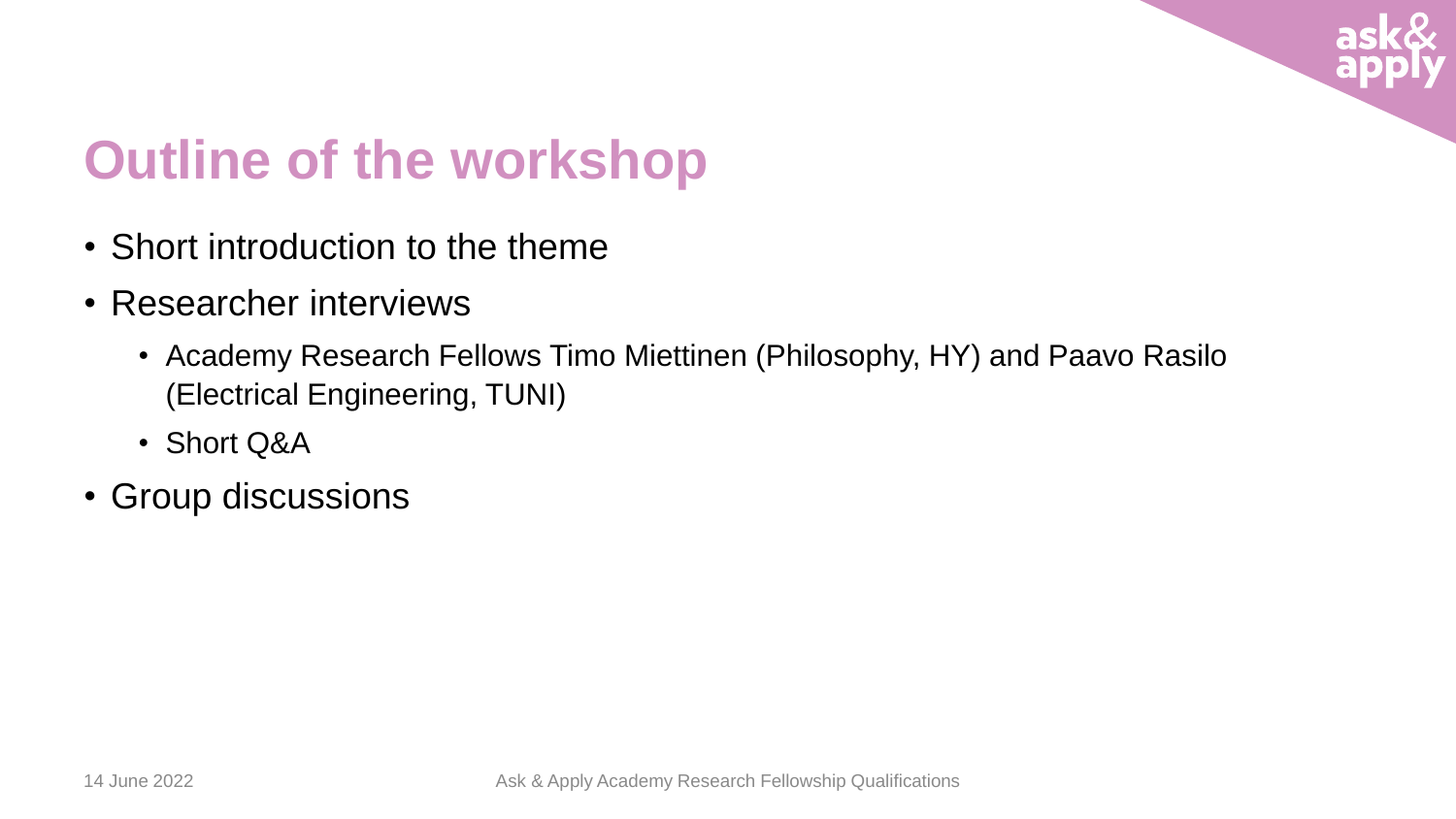

## **Some guidelines**

- 1. The webinar presentation will be recorded and made available online for two weeks – interviews, group discussions and Q&A will not be recorded
- 2. First the presentation and interviews then questions to the interviewees
- 3. Discussion and general questions in groups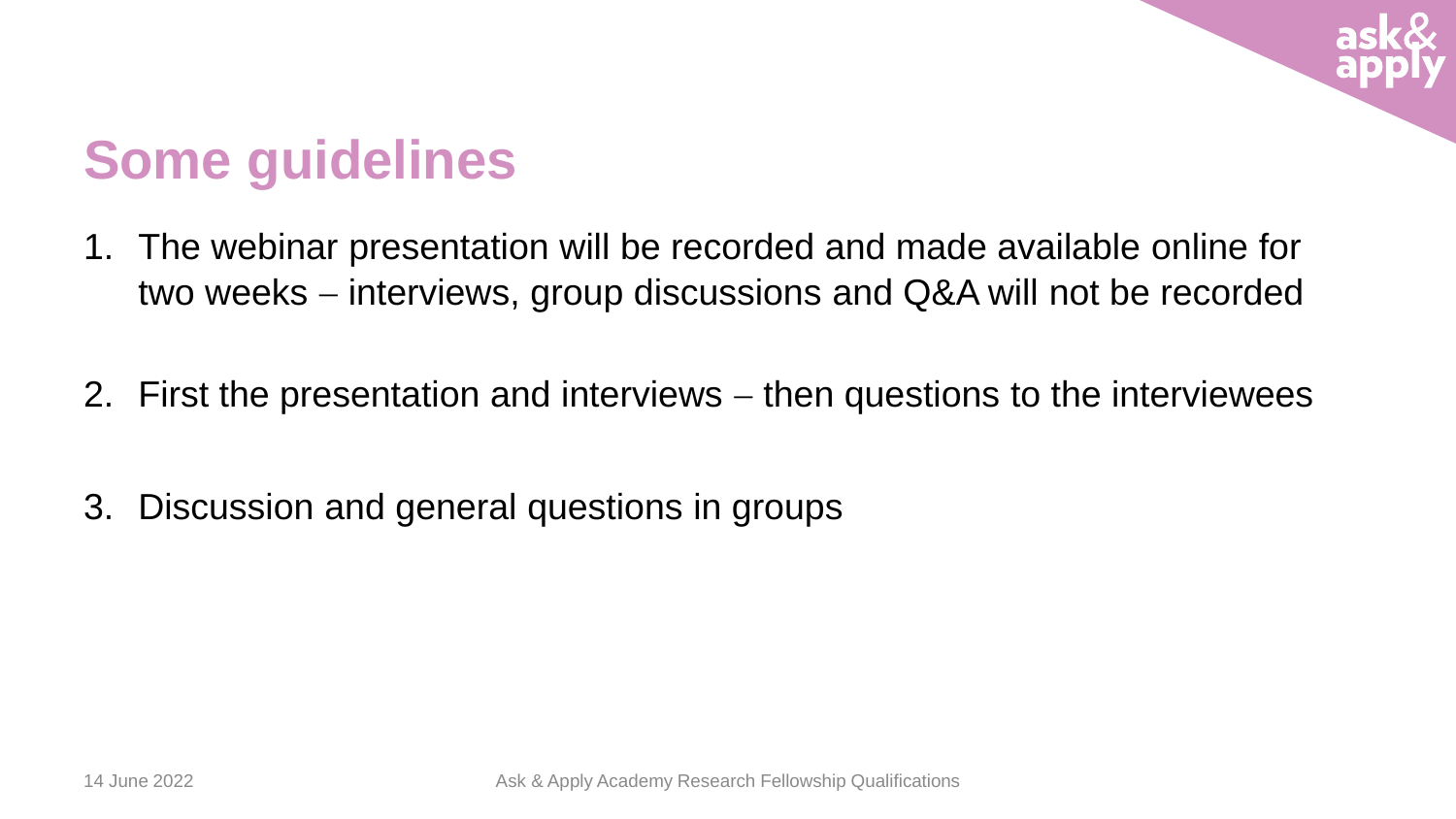

## **Academy Research Fellowship**

- Main review criteria reflect the aims of the funding
	- Competence of the applicant and the potential to increase competencies and make career progress during funding
	- Scientific quality, innovativeness and novelty, impact within the scientific community
- All review in relation to the career stage
- Special emphasis on the principles [of Responsible](https://www.aka.fi/en/research-funding/responsible-science/responsible-researcher-evaluation/) researcher evaluation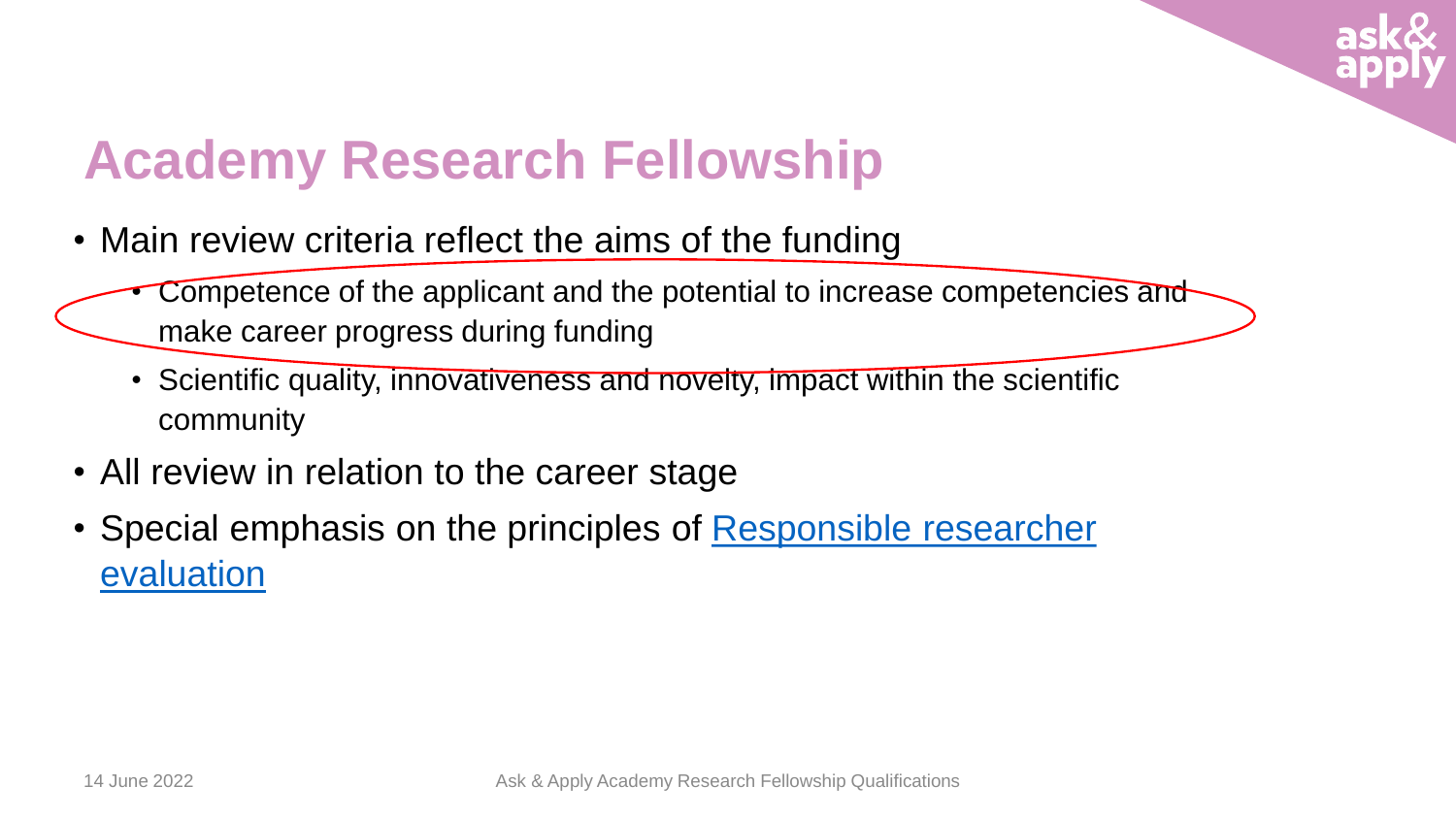

## **Academy Research Fellowship application**

## **Merits and increased competencies**

- Maximum length 2,500 characters including spaces
- Follow the structure provided.

## **CV**

- Maximum length three pages
- The CV must follow the structure provided in the template.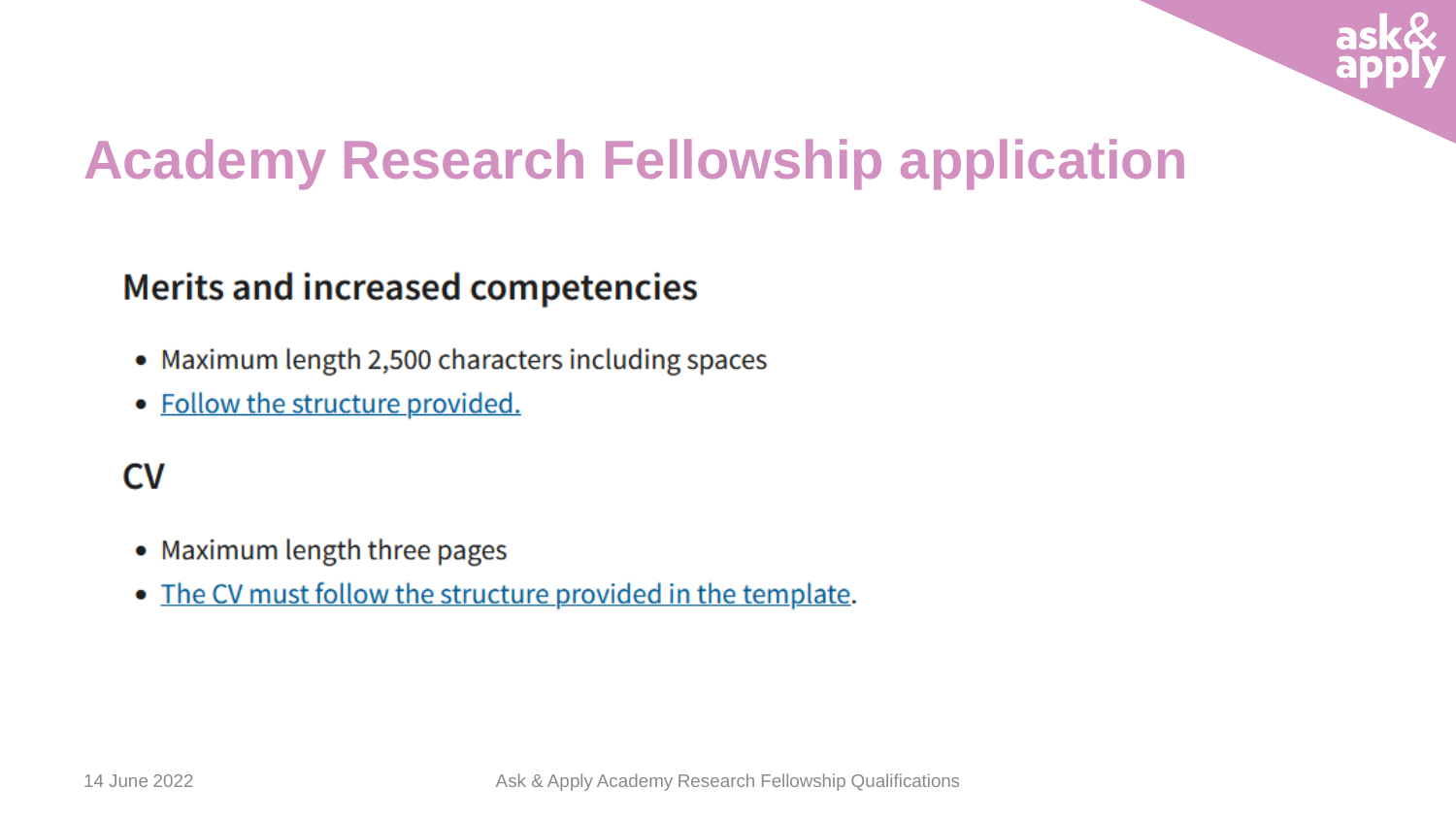

## **Merits and increased competencies**

## The applicant describes

- 1. Researcher merits to date
- 2. How the research idea has evolved since the doctoral dissertation
- 3. Increasing researcher competencies during the funding period
- 4. Career plan after the funding period

Gained/foreseen competencies may include e.g. (not limited to!)

- National and international collaboration and mobility
- Cross-sectoral collaboration
- (Co-)publication (implemented or planned)
- Sharing of data
- Establishing a research team and other academic leadership experience
- Supervision and teaching experience
- Various expert positions
- Most important research funding awards (planned and received)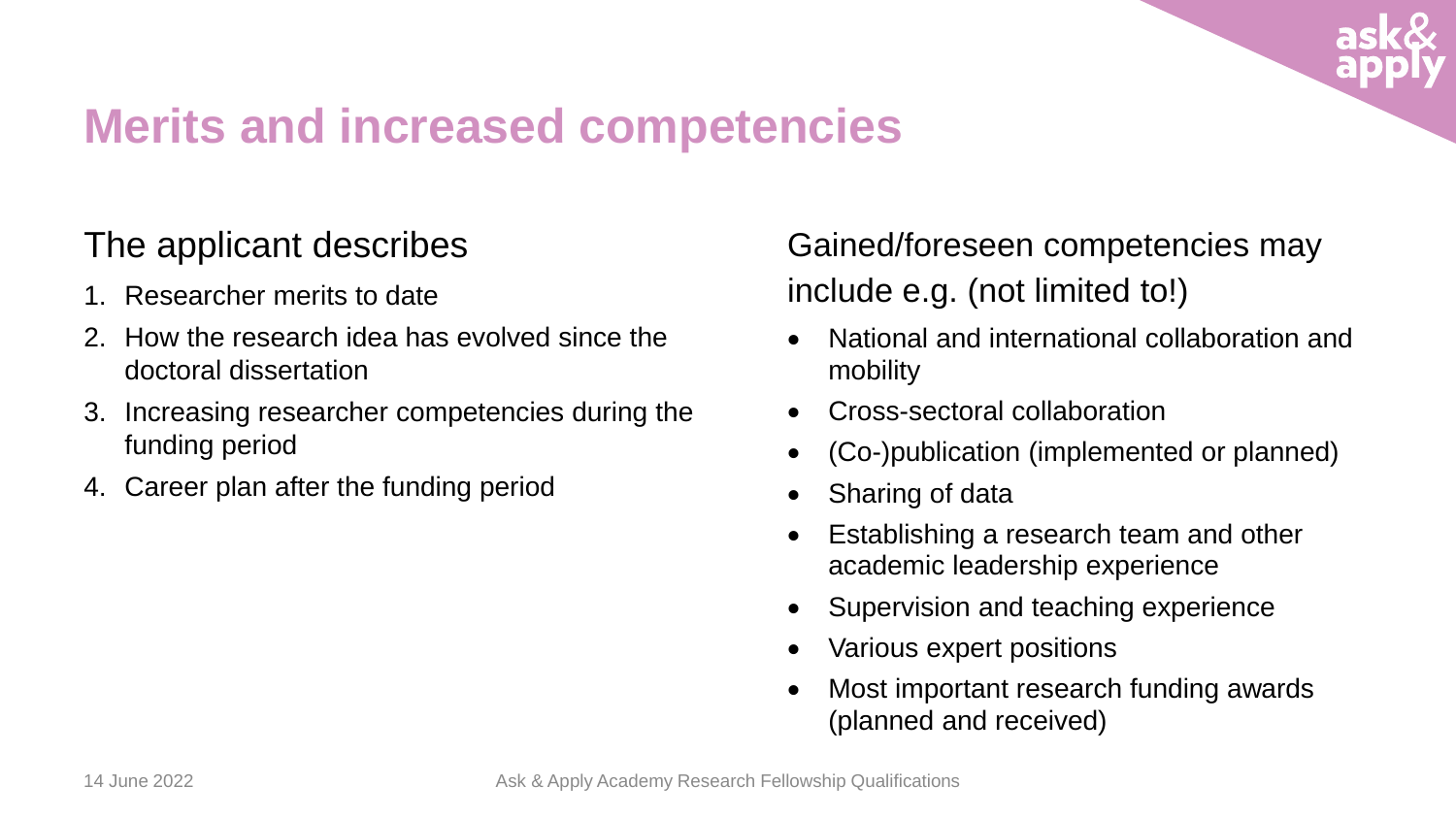

## **Academy Research Fellow CV**

### **Research outputs**

#### **Publications:**

- Total number of publications
- Up to 10 of your most important publications. Obligatory information: author(s), title, year of publication, name of series/journal, type of publication. Link to publication, if available. Do not give journal rankings, journal impact factors or citation metrics (e.g. hindex).
- Justify your role and choice in terms of the project and/or your research career.
- The complete list of publications is a separate appendix to the application.

#### **Other research outputs:**

- Up to 10 of your most important research outputs, such as developed methods, software, infrastructures, materials, guides and tools, teaching content, other outputs related to expert or stakeholder work in the field of research; patents and inventions
- Most significant artistic works and processes
- Justify your role and choice in the other research outputs.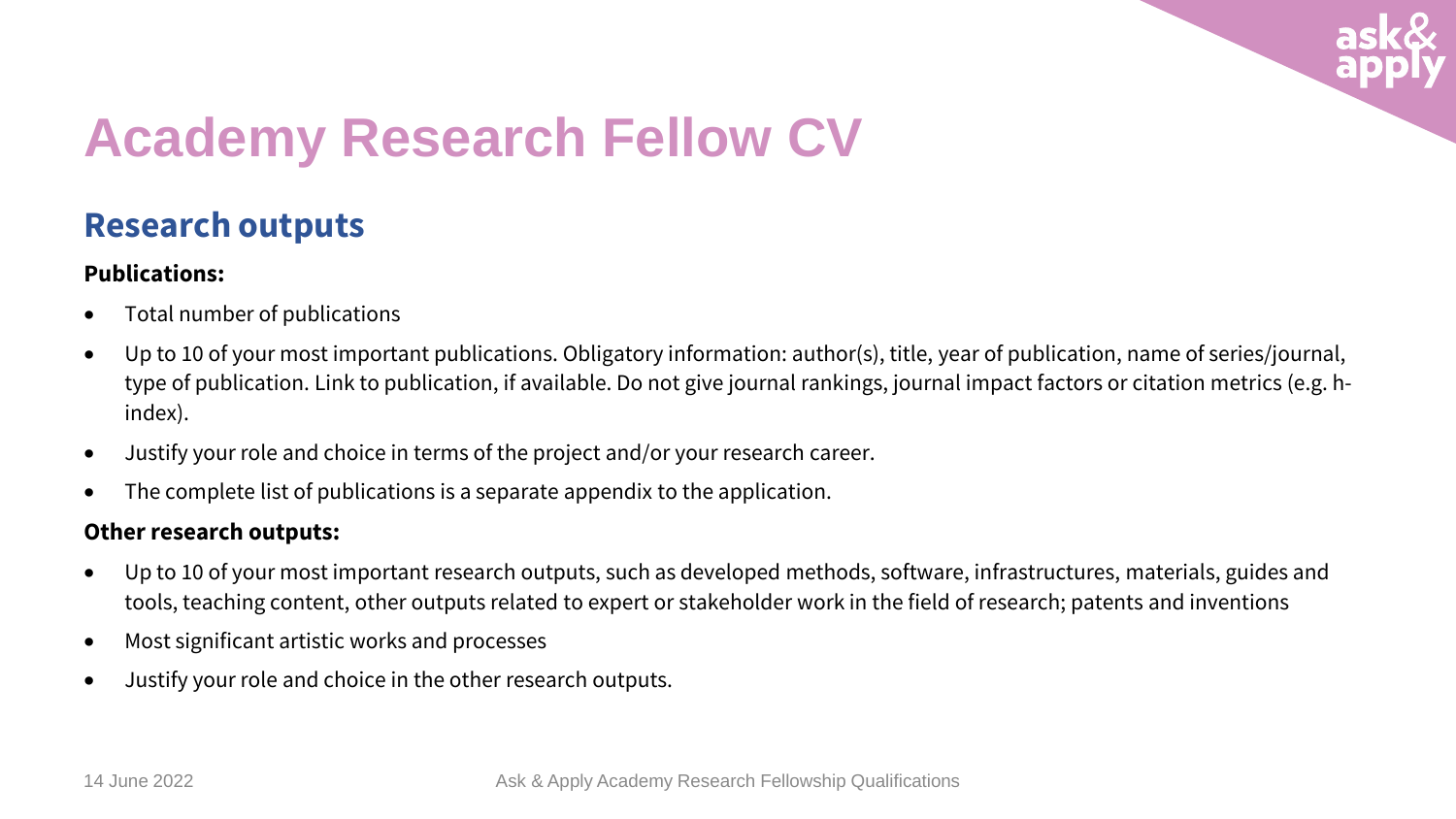

## **Review instructions**

- In the review of applications for Academy Research Fellowships, special attention will be paid to the applicant's increasing competencies and ability to stimulate scientific renewal.
- The academic competence and qualifications of the applicant will be evaluated with special reference to their postdoctoral research and scientific collaborations in relation to their career stage.
- In the application, the applicant can demonstrate their competence by describing, for example, their experience of different research environments, their ability to build up collaborative networks, previous national or international mobility, existing or planned joint projects or more independent publishing than in previous career stages.
- The review will also focus on the applicant's increasing competence and expected qualification for the most demanding research tasks.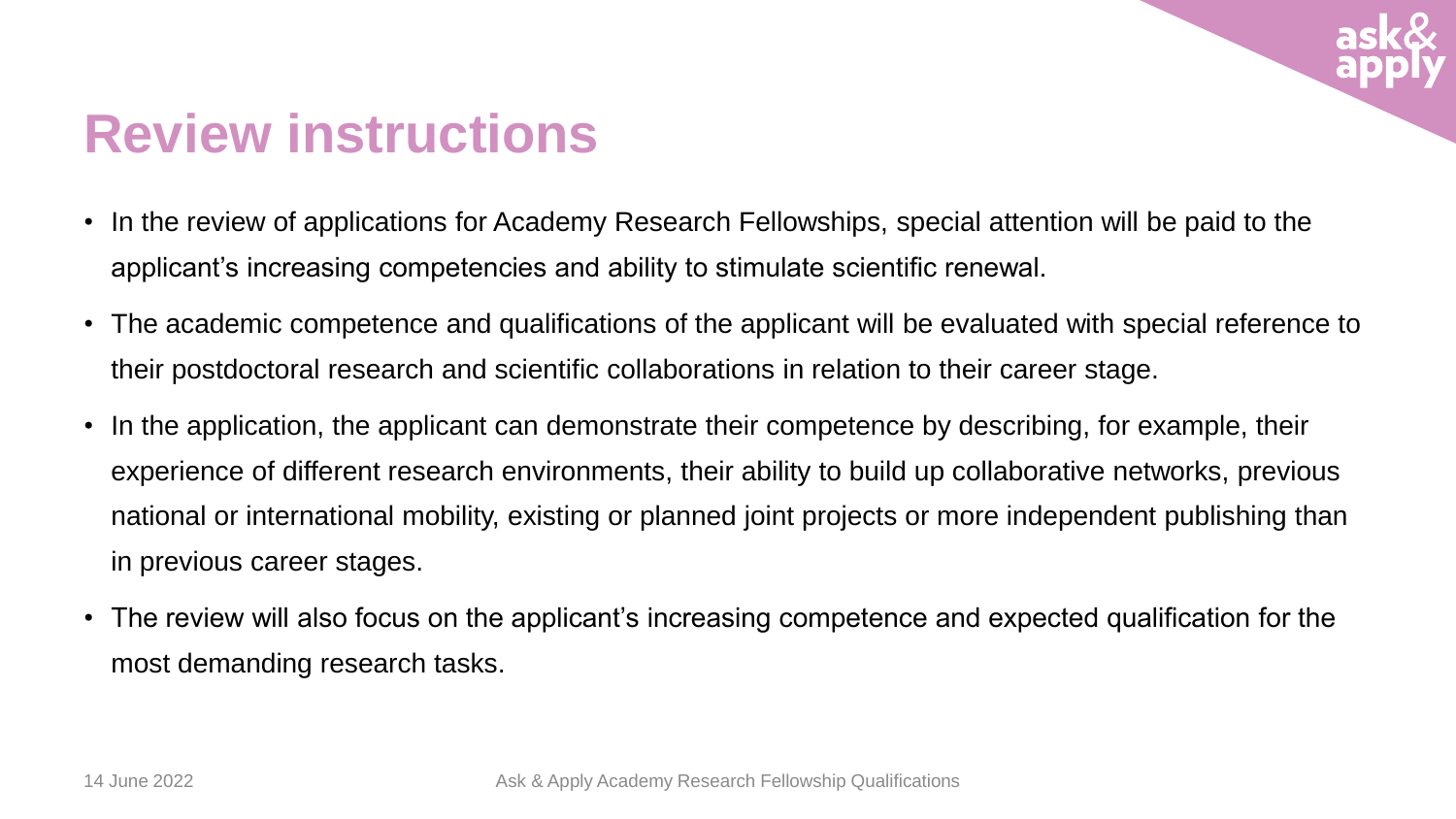#### 1. Competence of applicant

#### 1.1 Competence and expertise of applicant

Sub-rating  $(1-6)$ 

Personal merits and scientific expertise of applicant; applicant's professional competence and independence; merits in supervising/mentoring students, PhD candidates and/or postdoctoral researchers; merits in existing or planned joint projects or more independent publishing than in previous career stages; experience of working in different research environments across international and/or sectoral borders; significance of the funding to the advancement of the applicant's professional competence; applicant's career development potential and ability to generate scientific renewal, etc.

- See CV of applicant in the application form including  $\bullet$ 
	- most relevant publications and other key outputs in CV (complete list of publications  $\overline{O}$ attached at the end of application)
- See Merits and increased competencies in the application form.  $\bullet$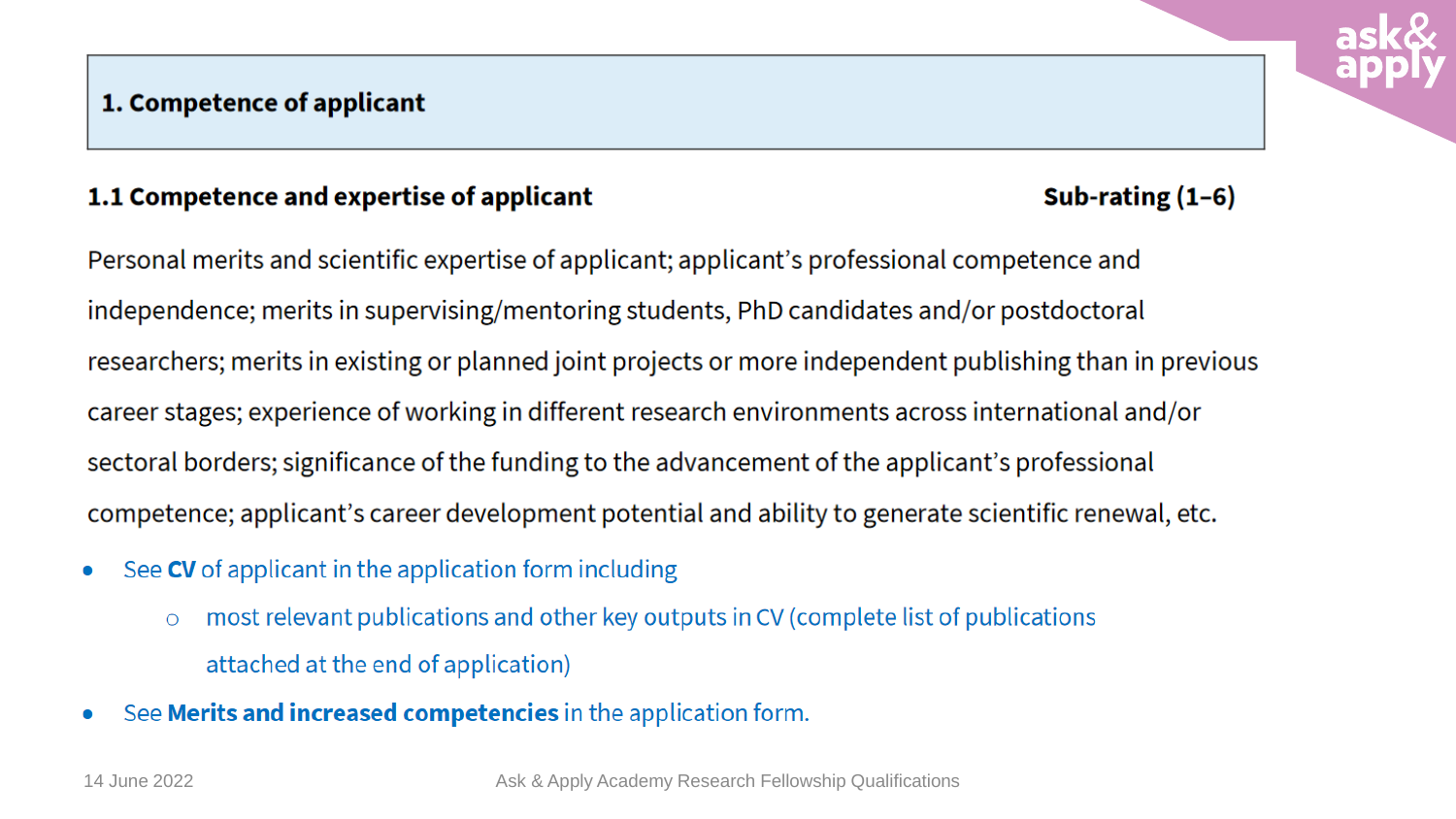

## **Questions sent in advance**

- How do the personal qualification requirements compare to the previous 5-year Academy Research Fellow funding calls?
- How could one demonstrate "level of independence" from your CV?
- Authors order on the articles depend on the group's rule, how can the reviewers of the applications evaluate your competence from that?
- I would like to discuss on how to address and make visible the possibly diverse and non-linear research careers that the applicants may have, for example careers that do not self-evidently look "efficient" from the outset as they have included teaching-heavy periods etc. but during which however the scientific thinking and work has progressed in diverse ways (not just in forms of say, publications).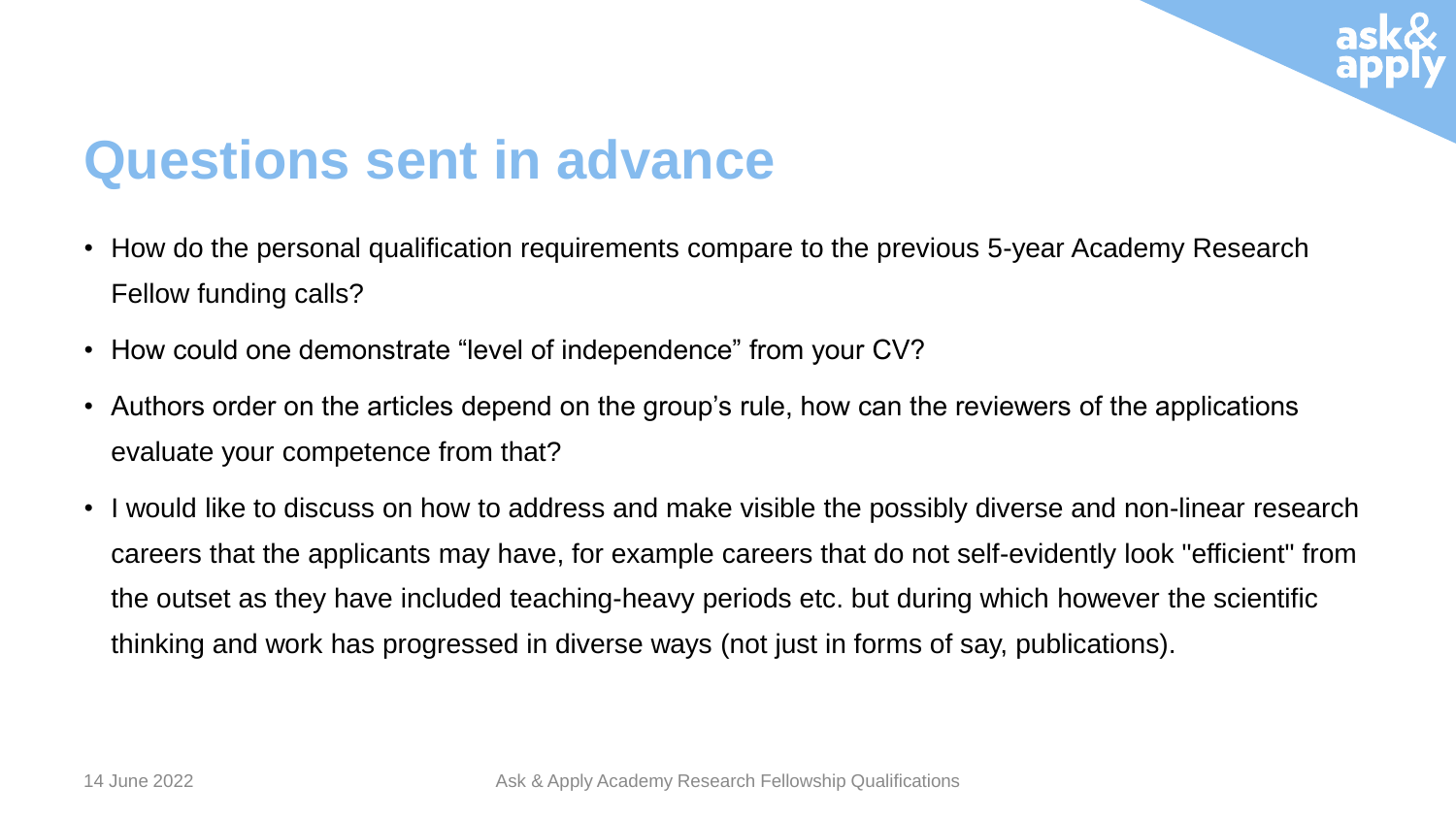## **More information**

- [Call open 25/8 − 28/9/2022](https://www.aka.fi/en/research-funding/apply-for-funding/calls-for-applications/for-researchers/academy-research-fellowships-2022-all-research-fields/) READ THE CALL TEXT CAREFULLY
	- Contact details according to your Research Council
- [Helpdesk](https://www.aka.fi/en/contacts/questions-and-feedback/)
- [Academy Research](http://www.aka.fi/en/research-funding/apply-for-funding/how-to-apply-for-funding/academy-research-fellow-reform/) Fellow reform
- Ask & Apply webinars in June [and August-September](https://www.aka.fi/en/research-funding/apply-for-funding/how-to-apply-for-funding/ask--apply/?_t_id=MZCH3_X73fSyxGpb53zH6g%3d%3d&_t_uuid=KoLxLPl0RUSBx2RwJcgI2g&_t_q=ask&_t_tags=language%3aen%2csiteid%3a89e2ba17-5f81-4e18-a6e2-27ce1774d3e5%2candquerymatch&_t_hit.id=AkaFi_Web_Models_Pages_ArticlePage/_2fffd3d2-e482-4dbc-a014-19ba0c10cde2_en&_t_hit.pos=1)



13 June 2022 **Ask & Apply Academy Research Fellowship** Ask & Apply Academy Research Fellowship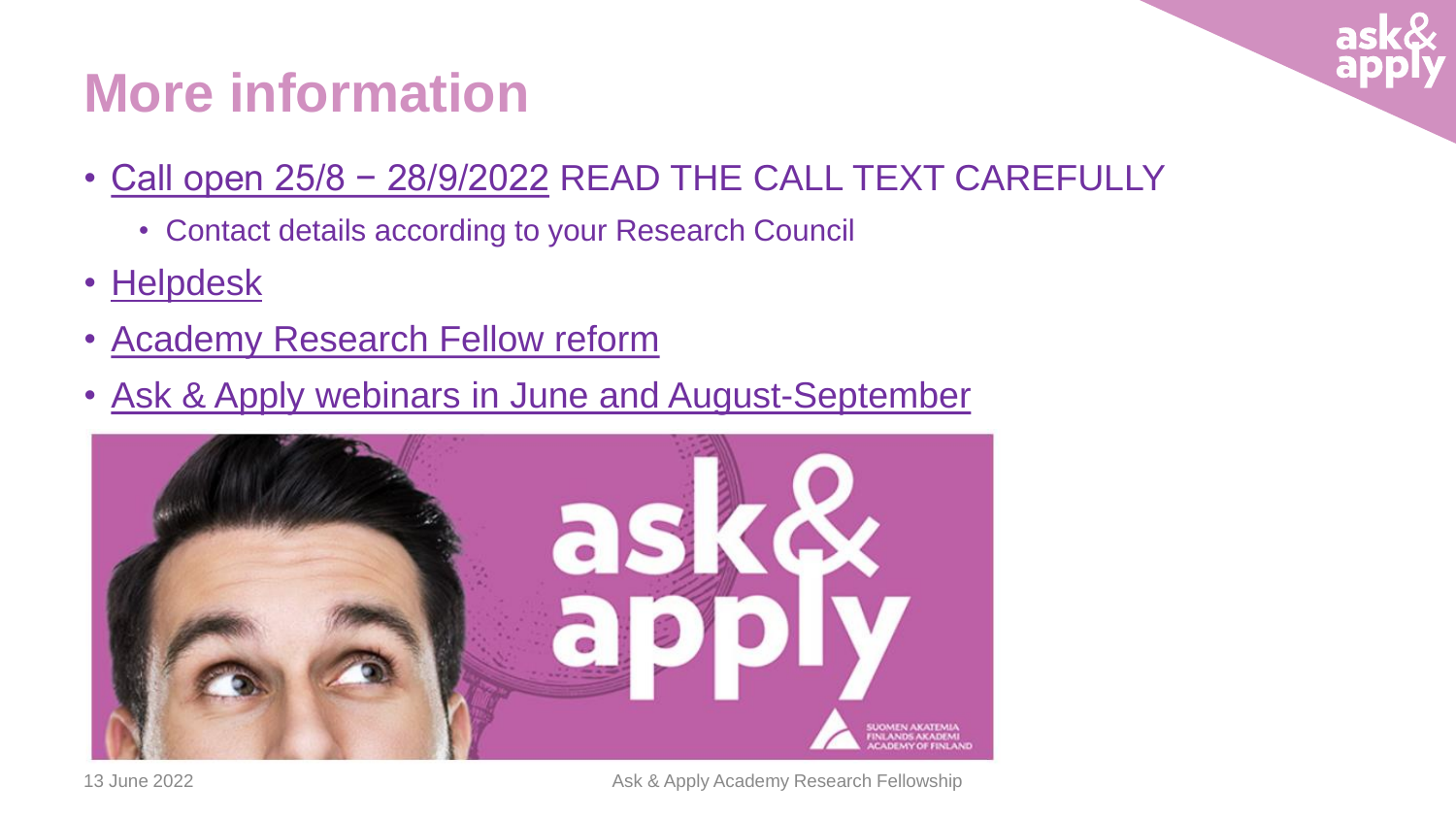

## **Researcher interviews**

# **Timo Miettinen** (HY)

Academy Research Fellow (2021-2026)

Philosophy

# **Paavo Rasilo** (TUNI)

Academy Research Fellow (2017-2022); Academy Project (2020-2024)

Electrical Engineering

14 June 2022 **Ask & Apply Academy Research Fellowship Qualifications**